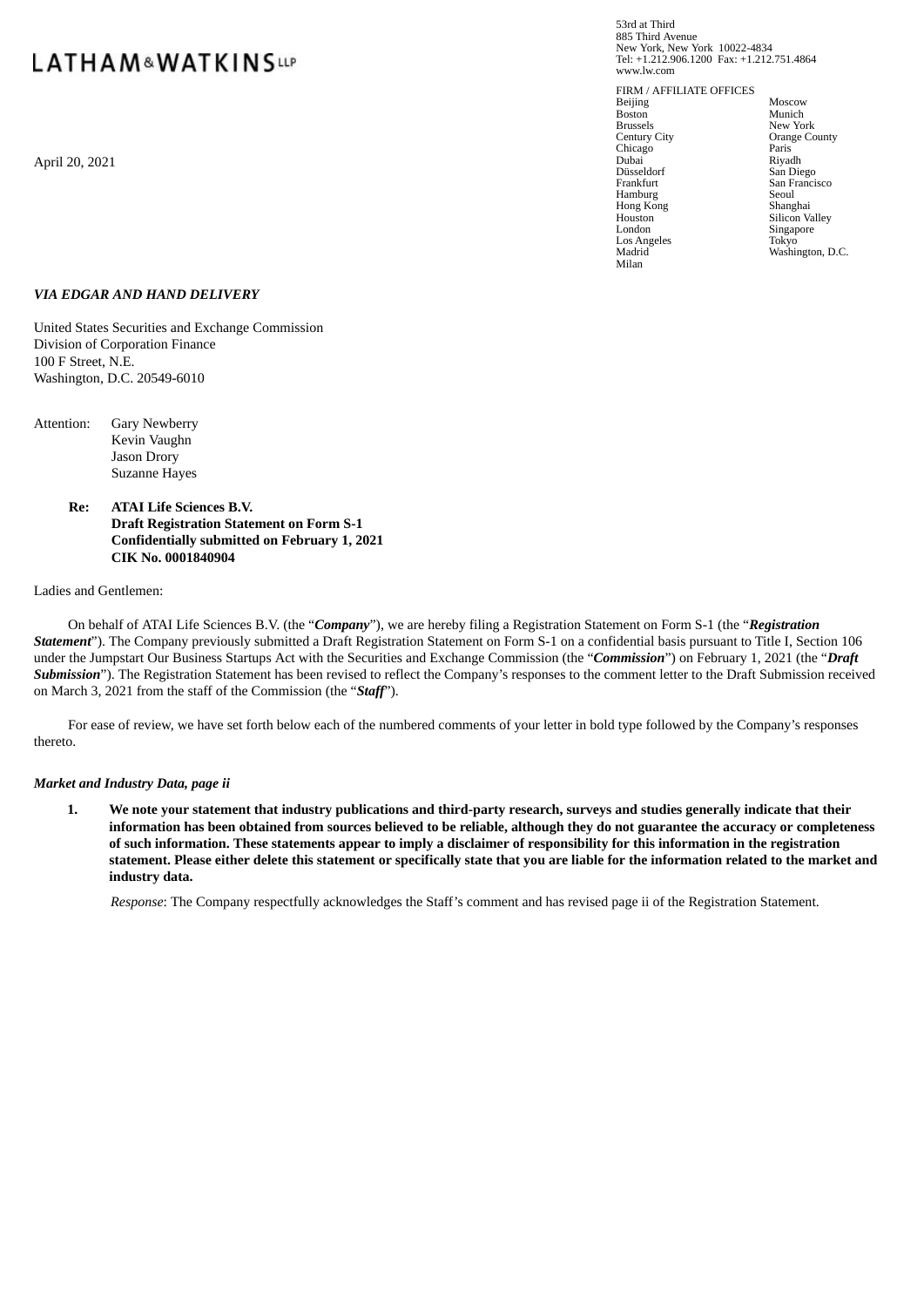#### *Prospectus Summary*

#### *Our Company, page 1*

2. Please include an organization and ownership chart to explain the structure of your company and its subsidiaries, including your various ownership percentages. Please also include any variable interest entities. In addition, your ownership in each of these subsidiaries or variable interest entities should be clarified throughout your registration statement. For example, revise references **to your subsidiaries to use the partially/wholly owned qualifiers.**

*Response*: The Company respectfully acknowledges the Staff's comment and has revised pages ii and 8 of the Registration Statement to include an organization chart and has revised references to its subsidiaries and variable interest entities throughout the Registration Statement to clarify its ownership.

#### *Our Process, page 2*

3. We note your disclosure in your graphic on page 2 that one of your key selection criteria is that your product candidates have the potential to be "first-in-class" and throughout the registration statement you make statements that your "portfolio includes a number of compounds that have the potential to be developed as first-in-class therapeutics." The term "first-in-class" suggests that your product candidates are effective and likely to be approved. Given the early stages of development for each of your candidates, the term appears speculative. Please revise to delete these references throughout your registration statement. We will not object to **statements that you are developing the candidates to address an unmet need.**

*Response*: The Company respectfully acknowledges the Staff's comment and has removed the "first-in-class" references from the Registration Statement.

#### *Our Enabling Technologies, page 3*

4. We note your statement here and elsewhere in your draft offering statement that your digital therapeutics platform may "improve patient outcomes" and "has the potential to both secure stronger intellectual property, or IP, protection and increase the probability of success for [y]our programs." Given the current stage of your product candidates, please remove your statement that vour digital therapeutics platform can "improve patient outcomes" and "increase the probability of success of [y]our programs," or otherwise provide your basis for this claim. In addition, please update your disclosure to explain how your digital therapeutics platform works as well as clarify what makes it novel or unique when compared to existing technology.

*Response*: The Company respectfully acknowledges the Staff's comment and has revised pages 3, 140, 147 and 148 of the Registration Statement.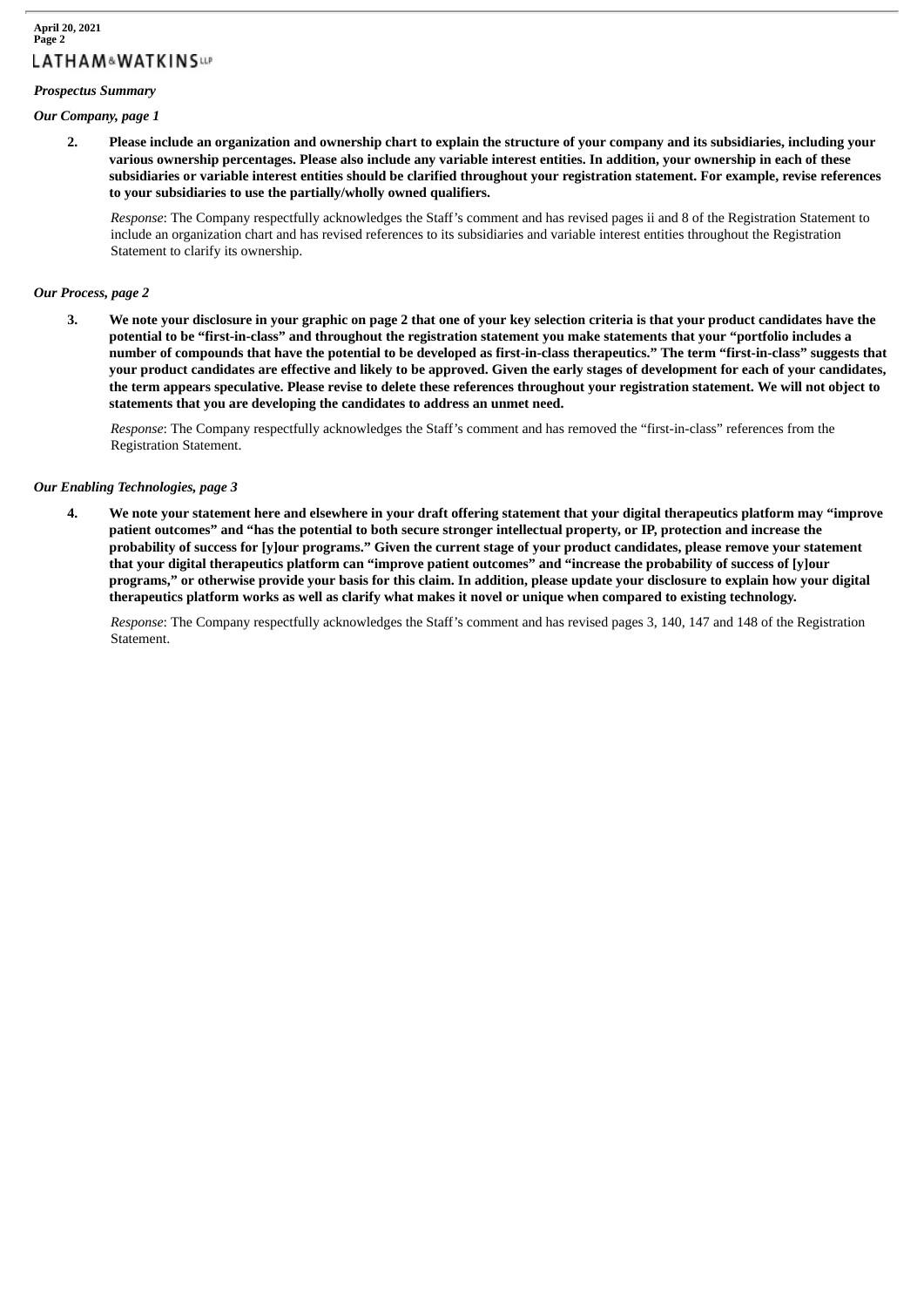# **April 20, 2021 Page 3 LATHAM&WATKINSLIP**

# *Our Pipeline, page 3*

5. With respect to the "Total Programs and Enabling Technologies Per Year Since Inception" chart, we note it indicates you currently have 13 programs and technologies in development. However, you only depict six product candidates in the pipeline table. Additionally, we note you have four other programs identified on pages 147 and 148. To the extent that the other 7 programs and technologies are not material, please move the chart and references to these programs and technologies to the Business section **where they can be put in proper context.**

*Response*: The Company respectfully acknowledges the Staff's comment and has revised the Registration Statement to remove the "Total Programs and Enabling Technologies Per Year Since Inception" chart from the Prospectus Summary section.

## **6. Additionally, with respect to the total programs and technologies chart, please clarify the following:**

- Whether the programs attributed to each year include the number of continuing programs from the prior year;
- **• Whether there were any programs terminated during the timeframe;**
- **• What minimum criteria was required for inclusion in the chart; and**
- **• Which programs were acquired and which were created de novo.**

*Response*: The Company respectfully acknowledges the Staff's comment and advises the Staff that the programs attributed to each year include the number of continuing programs from the prior year and that no programs were terminated during the time frame. The Company also advises the staff that all of the Company's programs and enabling technologies are included in the chart. The Company has revised page 140 of the Registration Statement to indicate which programs were acquired and which were created de novo.

## 7. Please disclose which of your product candidates were developed using each of EntheogeniX Biosciences and Introspect Digital **Therapeutics. Additionally, clarify whether these programs were acquired to developed de novo.**

*Response*: The Company respectfully acknowledges the Staff's comment and advises the Staff that none of its existing programs to date were developed using EntheogeniX Biosciences and Introspect Digital Therapeutics technologies. The Company has revised page 140 of the Registration Statement to clarify whether these technologies were acquired or developed de novo.

## 8. We note that you do not hold a majority interest in gaba or Neuronasal. Please explain the extent to which you control the product candidate development and clarify your financial interest in the product candidate, such as rights to commercialization rights, **regulatory or development milestone payments, etc.**

*Response*: The Company respectfully acknowledges the Staff's comment and advises the Staff that it does not currently have a majority interest in Gaba but does have the potential to obtain a majority interest. In addition, through additional ownership obtained in 2021, the Company currently holds a majority interest in Neuronasal. The Company has two members on the board of Gaba. The Company also provides shared services to Gaba. The Company has revised pages 164 and 166 of the Registration Statement to clarify its ownership and interests in Gaba and Neuronasal.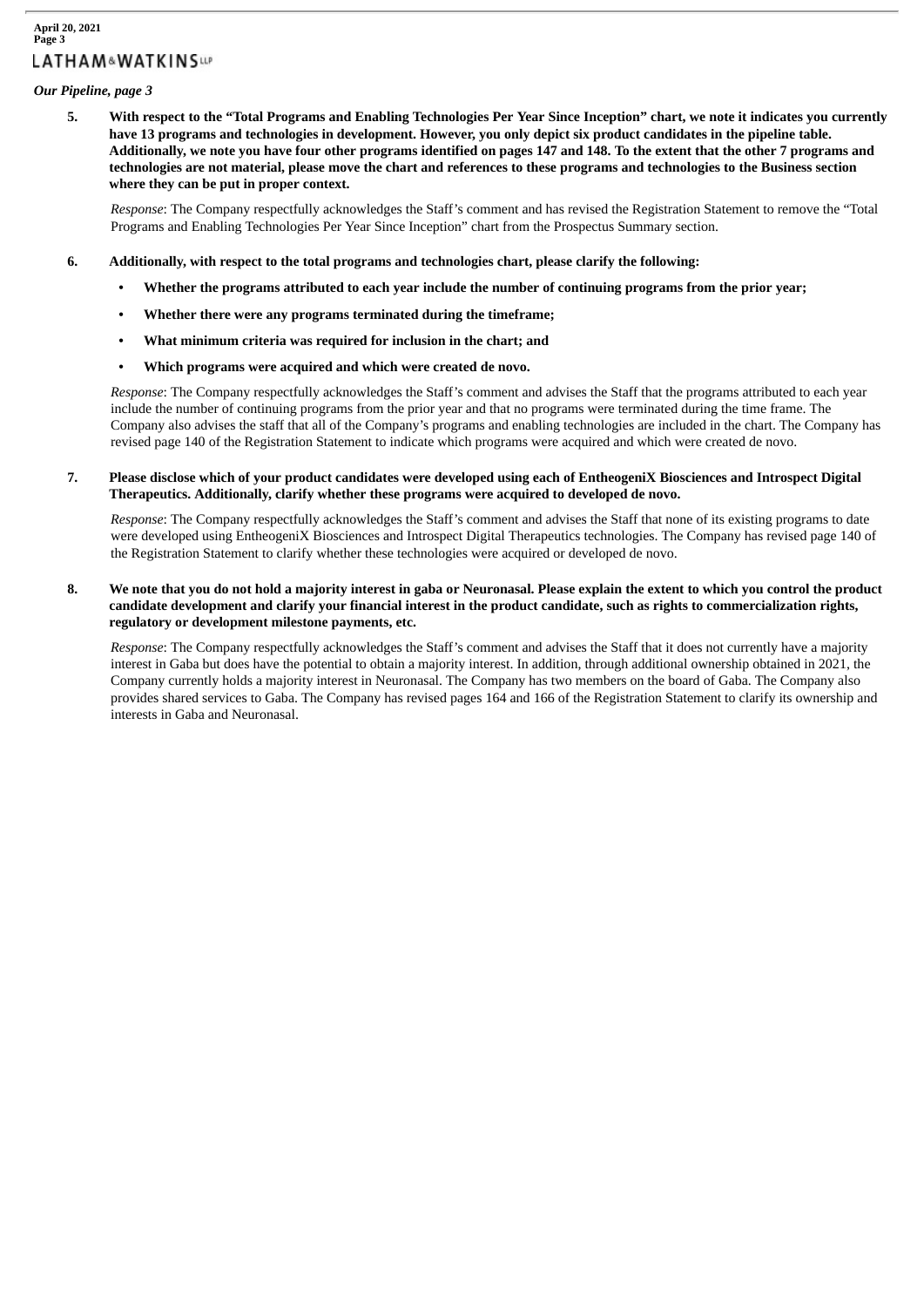# *Our Emerging Clinical and Preclinical Programs, page 4*

9. We note statements throughout your that imply efficacy. For example only, we note the following statements you make regarding **your product candidates: "[PCN-101] demonstrated a rapid and durable response" and "[DMX-102] demonstrated rapid and** sustained efficacy in treating opioid use disorder." Please revise your disclosure throughout your prospectus to revise these and similar statements to eliminate conclusions or predictions that your product candidates are effective as determinations of efficacy are solely within the authority of the FDA or equivalent foreign regulator. You may provide a summary of the objective data that you used to draw these conclusions, and such discussion is more appropriate in the Business section where full and proper context **can be provided.**

*Response*: The Company respectfully acknowledges the Staff's comment and has revised its disclosure throughout the Registration Statement to eliminate such conclusions or predictions.

#### *Implications of Being an Emerging Growth Company, page 7*

10. Please provide us with copies of all written communications, as defined in Rule 405 under the Securities Act, that you, or anyone authorized to do so on your behalf, present to potential investors in reliance on Section 5(d) of the Securities Act, whether or not **they retain copies of the communications.**

*Response*: The Company respectfully acknowledges the Staff's comment and will provide the Staff with copies of all written communications, as defined in Rule 405 under the Securities Act, that the Company, or anyone authorized to do so on its behalf, presents to potential investors in reliance on Section 5(d) of the Securities Act, whether or not they retain copies of the communications.

Collaborative relationships with third parties could cause us to expend significant resources and incur substantial business risk with..., page 53

11. In addition to your cross reference to Note 3 of your financial statements, please quantify the potential aggregate milestones payments outstanding that you may be required to make to maintain your current ownership percentages in your various subsidiaries. In addition, please expand your disclosure here, or in a separate risk factor, to explain how your majority owned operating subsidiaries could seek and accept capital from third party investors, thereby diluting your ownership and control over **such entities, without your consent.**

*Response*: The Company respectfully acknowledges the Staff's comment and has revised page 18 of the Registration Statement. The Company advises the Staff that its majority owned operating subsidiaries, other than Perception Neuroscience Holdings, Inc. ("*Perception*") and EntheogeniX Biosciences, Inc. ("*EntheogeniX*"), are required to seek the Company's consent prior to accepting capital from third-party investors. With respect to both Perception and EntheogeniX, the Company has majority voting ownership of the entity, and representatives of the Company also hold a majority of the seats on the boards of directors of Perception and EntheogeniX. Because of the Company's contractual consent rights, ownership and control of its majority owned operating subsidiaries, the Company does not believe dilution of its ownership to be a material risk.

#### *Use of Proceeds, page 99*

12. We note your statement that the use of proceeds is to fund the continued development of your clinical and preclinical programs. Please revise your disclosure to allocate the amount of proceeds you expect to use for each of your programs and specify how far in the clinical development of your product candidates you expect to reach with the net proceeds. If any material amounts of other funds are necessary to accomplish the specified purposes for which the proceeds are to be obtained, state the amounts and sources of such other funds needed for each such specified purpose and the sources thereof. Refer to Instruction 3 of Item 504 of **Regulation S-K.**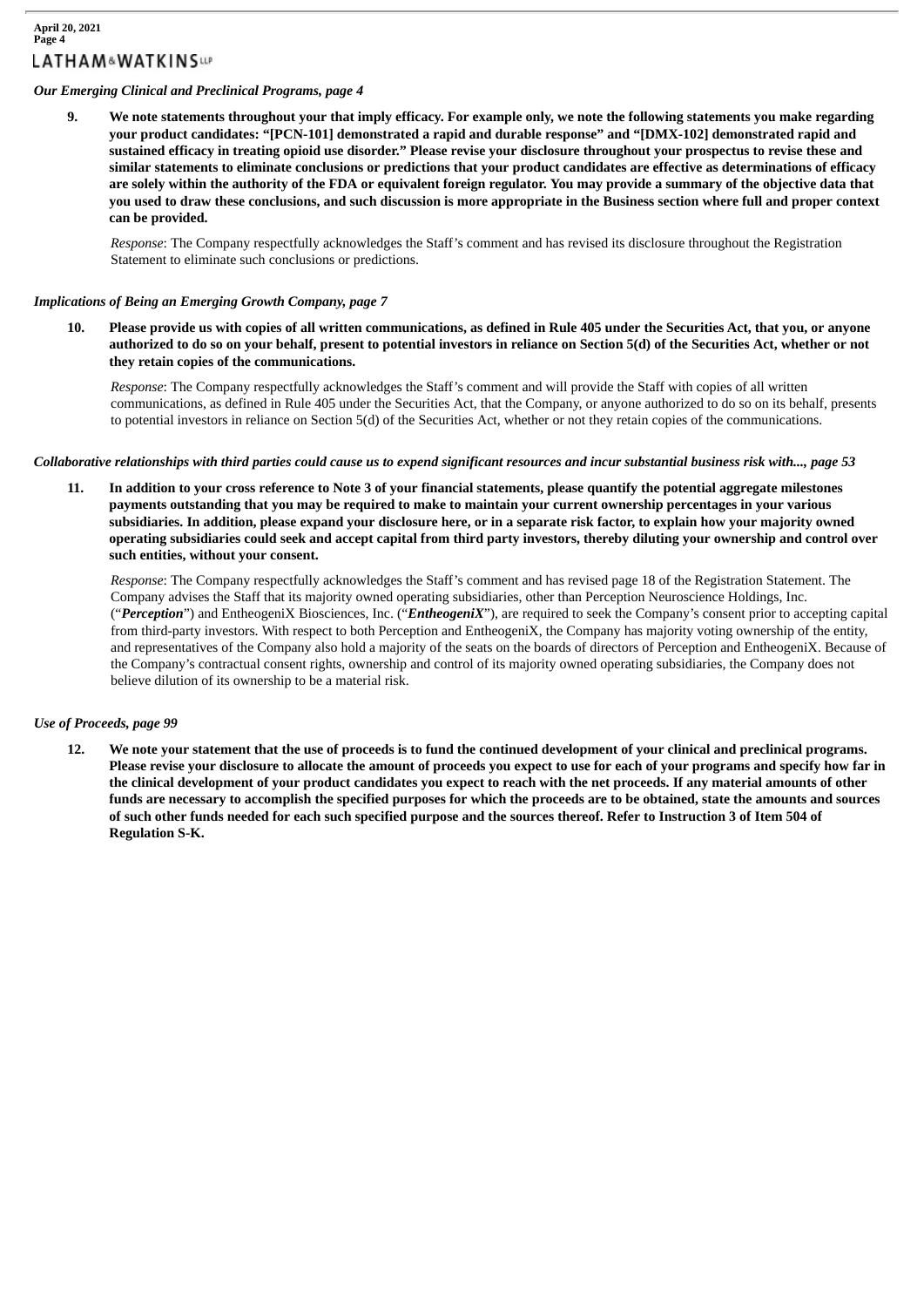*Response*: The Company respectfully acknowledges the Staff's comment and has revised page 100 of the Registration Statement. The Company confirms that it will further revise its use of proceeds disclosure in a subsequent amendment to provide additional detail once known.

# *Business, page 126*

- 13. Provide expanded disclosure of the CHIBA license agreement, the Columbia stock purchase and license agreement, the GABA preferred stock purchase agreement, the Neuronasal preferred stock purchase agreement, the DemeRx preferred stock purchase agreement and any other licensing or collaboration agreements related to PCN-101, RL-007, DMX-1002 or GRX-917 to provide:
	- **each party's rights and obligations;**
	- **aggregate amounts paid to date;**
	- **aggregate potential milestone payments;**
	- **royalty provisions, quantified within a ten point range; and**
	- **term and termination provisions.**

#### Please file the agreements or provide the basis for your belief they are not required to be filed as exhibits.

*Response*: The Company respectfully acknowledges the Staff's comment and advises the Staff as follows:

#### *CHIBA License Agreement*

The Company has revised pages 152 and 153 of the Registration Statement to expand the disclosure of the CHIBA license agreement to provide the requested information. The Company advises the Staff that it has filed the CHIBA license agreement as an exhibit to the Registration Statement.

#### *Perception Collaboration Arrangement*

The Company's subsidiary Perception recently entered into a collaboration agreement with Otsuka Pharmaceutical Co., Ltd. ("*Otsuka*") (the "*Otsuka Agreement*"), and the Company has revised page 153 of the Registration Statement to add disclosure of the requested information. The Company advises the Staff that it does not believe it is required to file the Otsuka Agreement as a material contract as it is the type of arrangement that ordinarily accompanies the kind of business conducted by its subsidiaries in the ordinary course, and it is not a contract upon which the Company's business is substantially dependent. The Otsuka Agreement is a collaboration and license agreement that was made in the ordinary course of Perception's drug development and commercialization activities and is also of the type of agreement ordinarily accompanying both the Company and Perception's business. Further, neither the Company nor Perception are materially dependent on any of the intellectual property rights licensed to Otsuka for development and commercialization in the general geographic region described therein. Although Perception is entitled to receive certain milestone payments and royalties under the Otsuka Agreement, it has not yet received, and may never receive, such payments. For the foregoing reasons, the Company does not believe that its business is substantially dependent on the Otsuka Agreement, and it is therefore not required to file the Otsuka Agreement as an exhibit under Item 601(b)(10)(ii)(B) of Regulation S-K.

#### *Columbia Stock Purchase and License Agreement*

The Company has revised page 124 of the Registration Statement to expand the disclosure of the Columbia stock purchase agreement and license agreement to provide the requested information. The Company advises the Staff that there are no royalty payments due under the stock purchase agreement and it has filed the Columbia stock purchase agreement and license agreement as exhibits to the Registration Statement.

#### *GABA Preferred Stock Purchase Agreement*

The Company has revised pages 124 and 125 of the Registration Statement to expand the disclosure of the GABA preferred stock purchase agreement to provide the requested information. The Company advises the Staff that no royalty payments are due under the GABA preferred stock purchase agreement and that it has filed the agreement as an exhibit to the Registration Statement.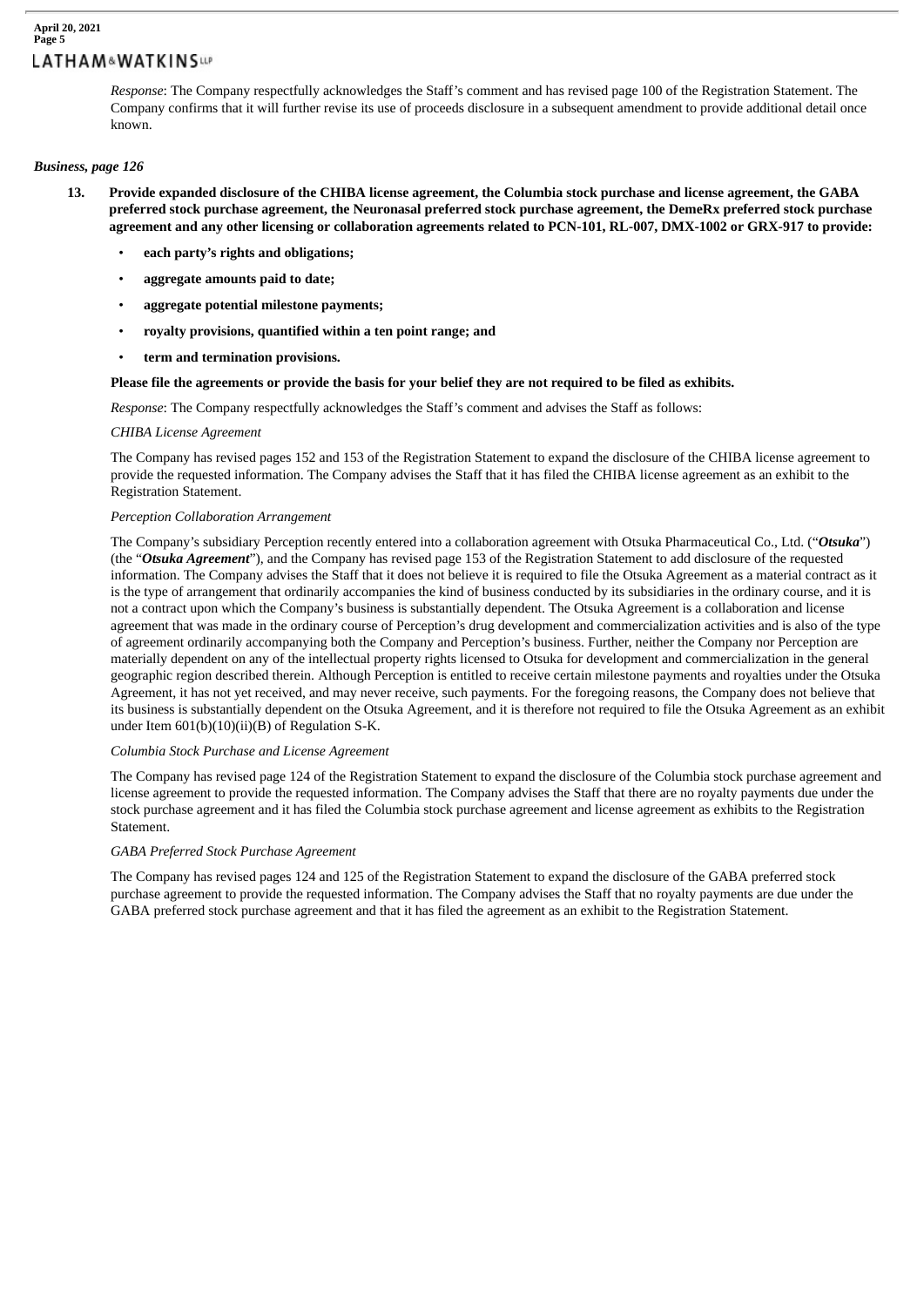# **April 20, 2021 Page 6 LATHAM&WATKINSup**

## *Neuronasal Preferred Stock Purchase Agreement*

The Company has revised pages 125 and 126 of the Registration Statement to expand the disclosure of the Neuronasal preferred stock purchase agreement to provide the requested information. The Company advises the Staff that no royalty payments are due under the Neuronasal preferred stock purchase agreement and that it has filed the agreement as an exhibit to the Registration Statement.

#### *DemeRx IB*

The Company has revised page 127 of the Registration Statement to add disclosure of the DemeRx IB preferred stock purchase agreement to provide the requested information. The Company advises the Staff that no royalty payments are due under the DemeRX IB preferred stock purchase agreement and that it has filed the agreement as an exhibit to the Registration Statement.

## *FSV7*

The Company has revised pages 157 and 158 of the Registration Statement to add disclosure of the Allergan License Agreement relating to FSV7, which subsequently changed its name to Recognify Life Sciences Inc., to provide the requested information and that it has filed the agreement as an exhibit to the Registration Statement.

# *Our Enabling Technologies, page 135*

14. We note your statement here that you believe your EntheogeniX joint venture will "accelerate drug discovery" and "be a product engine for atai." Please explain how your technology works and describe what makes the artificial intelligence you are utilizing "novel." In addition, disclose your basis for your belief that this joint venture may be a "product engine" or otherwise advise if any **of your product candidates have been discovered by your joint venture.**

*Response*: The Company respectfully acknowledges the Staff's comment and has revised pages 3, 140, 147 and 148 of the Registration **Statement** 

#### *Our Programs, page 136*

15. Throughout this section you disclose third-party studies of certain variations or different formulations of your various product candidates. Please revise to clarify whether the prior trials were conducted on your actual product candidate versus a similar **product candidate or different formulation.**

*Response*: The Company respectfully acknowledges the Staff's comment and has revised the disclosure throughout the Registration Statement to clarify whether prior studies were conducted on its actual product candidate versus a different formulation.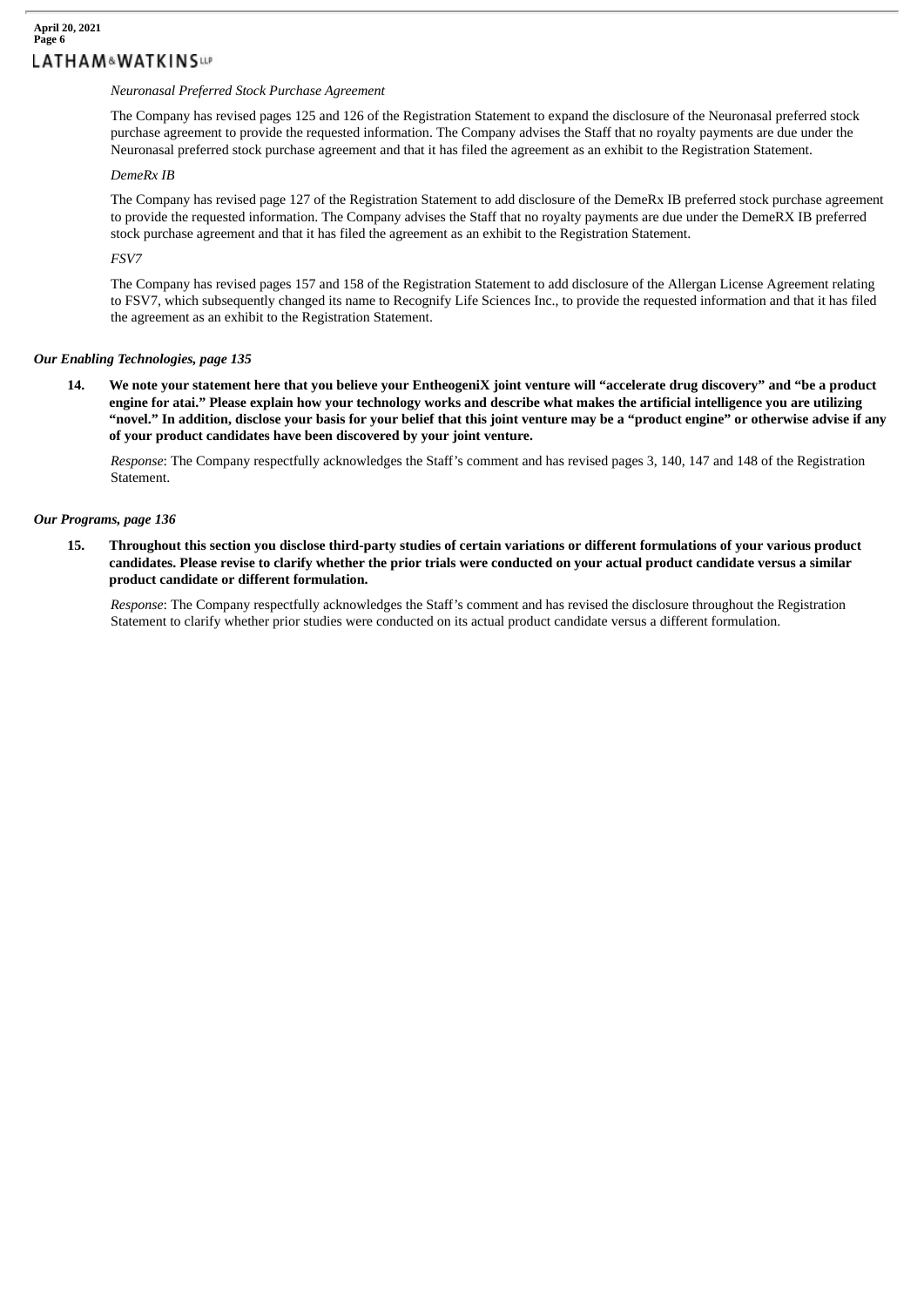#### **April 20, 2021 Page 7 LATHAM&WATKINSLIP**

16. In some instances you compare the results to other products. Please clarify whether the prior trials involved head to head studies. **If they did not, remove the disclosure comparing the product candidate to another product.**

*Response*: The Company respectfully acknowledges the Staff's comment and has revised pages 151 and 164 of the Registration Statement to clarify.

## *Viridia Life Sciences (VLS-01), page 140*

17. We note your disclosure that you believe your formulation of DMT has "advantages," including "improved PK-Profile" and Short **Duration of Psychedelic Effect." Please include a description of the objective data supporting these claims.**

*Response*: The Company respectfully acknowledges the Staff's comment and has revised page 154 of the Registration Statement.

#### *Recognify Life Sciences (RL-007), page 141*

18. We note your disclosure that "RL-007 demonstrated pro-cognitive effects in three prior clinical trials." However, we also note that these prior trials were evaluating RL-007 for the treatment of neuropathic pain. Please advise on how the "pro-cognitive effects" **were measured or observed and explain whether the studies were powered to show statistical significance.**

*Response*: The Company respectfully acknowledges the Staff's comment and has revised pages 156 and 157 of the Registration Statement.

#### *Intellectual Property, page 151*

19. Please revise your intellectual property disclosure to clearly describe on an individual basis the type of patent protection granted for each technology, the expiration of each patent held, and the jurisdiction of each patent. In this regard, it may be useful to **provide this disclosure in tabular form to support the narrative already included.**

*Response*: The Company respectfully acknowledges the Staff's comment and has revised pages 171 through 173 of the Registration Statement.

#### *Note 5. Equity Method Investments and Other Investments*

#### *Equity Method Investments, page F-27*

20. We note your investments in and advances to COMPASS Pathfinder Holding Limited. Refer to Rule 3-09 and Rule 1-02(w)(1) of Regulation S-X for guidance, and provide us with your significance calculations for COMPASS in regard to this guidance. Tell us how you evaluated whether separate financial statements for this significant equity investee would be material to investors and **therefore required.**

*Response*: The Company respectfully acknowledges the Staff's comment and advises the Staff that because the Company qualifies as a smaller reporting company ("*SRC*") under Rule 12b-2 of the Securities Exchange Act of 1934, as amended, it is not required to assess the significance of its equity method investments under Rule 3-09 of Article 8 of Regulation S-X. However, the